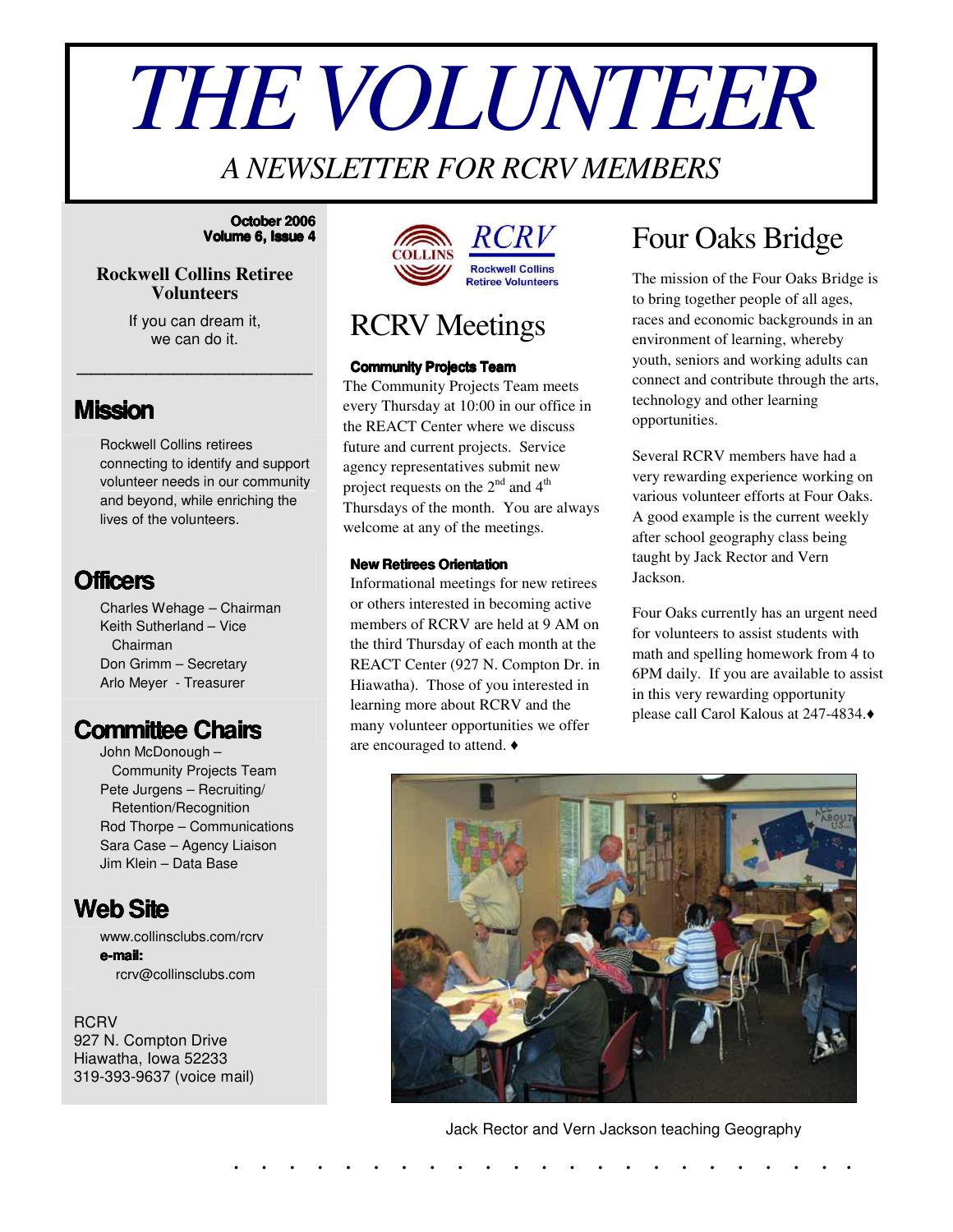### RCRV Program: Simply the Best!

#### **By Carol Luth of Aging Services**

As a nonprofit agency dedicated to serving older adults living independently in their own homes, Aging Services, Inc. relies heavily upon volunteer support to carry out our mission. In fact the tradition of volunteerism is heavily steeped in our agency's history, as we were started by a group of church volunteers in 1969. Today, we have grown to a paid staff of 28 employees and serve over 5000 older adults annually through a variety of programs.

How can 28 individuals serve 5000 older adults? We can't. But, we can through the dedication of an amazing cadre of community volunteers.

The Rockwell Collins Retiree Volunteer Program has provided a tremendous amount of support to our agency over the past four years. Some highlights include:

**Wheel Chair Ramps:** Through the expertise of many retirees over 15 wheel chair ramps have been designed and installed in the homes of homebound seniors. Because most of our clients are low income, this has provided our agency the ability to install more ramps than what otherwise might have been possible through a contractor. One recipient of a RCRV ramp said, "I thank God every day for this beautiful ramp!"

**Home Safety Check Program:** At least 50 seniors in our community feel safer because of the efforts of several RCRV members. All are part of the Home Safety Check Program in which trained community volunteers assess an older adult's home for fall, fire, and personal security risks. The Home Safety Check Program is free of charge to anyone 60

years of age and older living in Linn County. Without a doubt, this program helps to save lives because of a corps of dedicated, safety minded volunteers. Anyone interested in learning more is invited to attend our next volunteer training on October 19th from 1-3 PM at the ASI office.



Tom Brennom performs a home safety inspection

**Vision Enhancement Center:** Our vision center is dedicated to helping visually impaired individuals improve their quality of life through the use of adaptive optical equipment. An occupational therapist provides assistance in obtaining the proper equipment and appropriate training on how to use it. Ralph Arens has manufactured Plexiglas book covers for the reading machines enabling individuals to read with more ease. Jim Green has lent his carpentry skills to us by installing display and storage units and also led a group of volunteers in the construction of a storage shed at Milestones Adult Day Health Center in Marion.

**Data Base Development:** Bob Ocken has and continues to provide leadership in developing a data base to map Aging Services Inc. case management clients in the event of an emergency.

Aging Services, Inc. Board of Directors: RCRV membership has provided our agency with an excellent Board of Director member in Jim Spencer. Jim provides leadership in a variety of areas and is a strong advocate for our senior and disabled citizens.

As you have read, the involvement of RCRV is extensive. We would invite others to help us provide quality services to area seniors. Currently, we are in need of volunteers to help transport clients to doctor appointments and trips to grocery stores/food banks. (Mileage is reimbursed.) We are also seeking more Home Safety Check volunteers. And, if you like marketing/retail management, we could use your help in the Vision Enhancement Center with inventory control and merchandise display techniques. For more information on our volunteer program, please contact Carol Luth at 398-3644 or e-mail at cluth@abbe.org. ♦

### Senior Health Insurance Information (SHIIP) News

Beginning in 2007 the Medicare Part B premium paid will be based on adjusted gross income from your 2005 tax return. The base premium rate will be increased slightly to \$93.50 per month for individuals with a 2005 adjusted gross income of \$80,000 or less and for couples who had an adjusted gross income of \$160,000 or less. Premium rates go up from there in increments to a maximum of \$162.50 for individuals who earned greater than \$200,000 or couples who earned greater than \$400,000.

Medicare Part A benefits for 2007 will be increased by approximately 10%.

If you have any questions on this or other health insurance topics contact your RCRV SHIIP counselor at 393- 9637 and leave a voicemail message for a return call.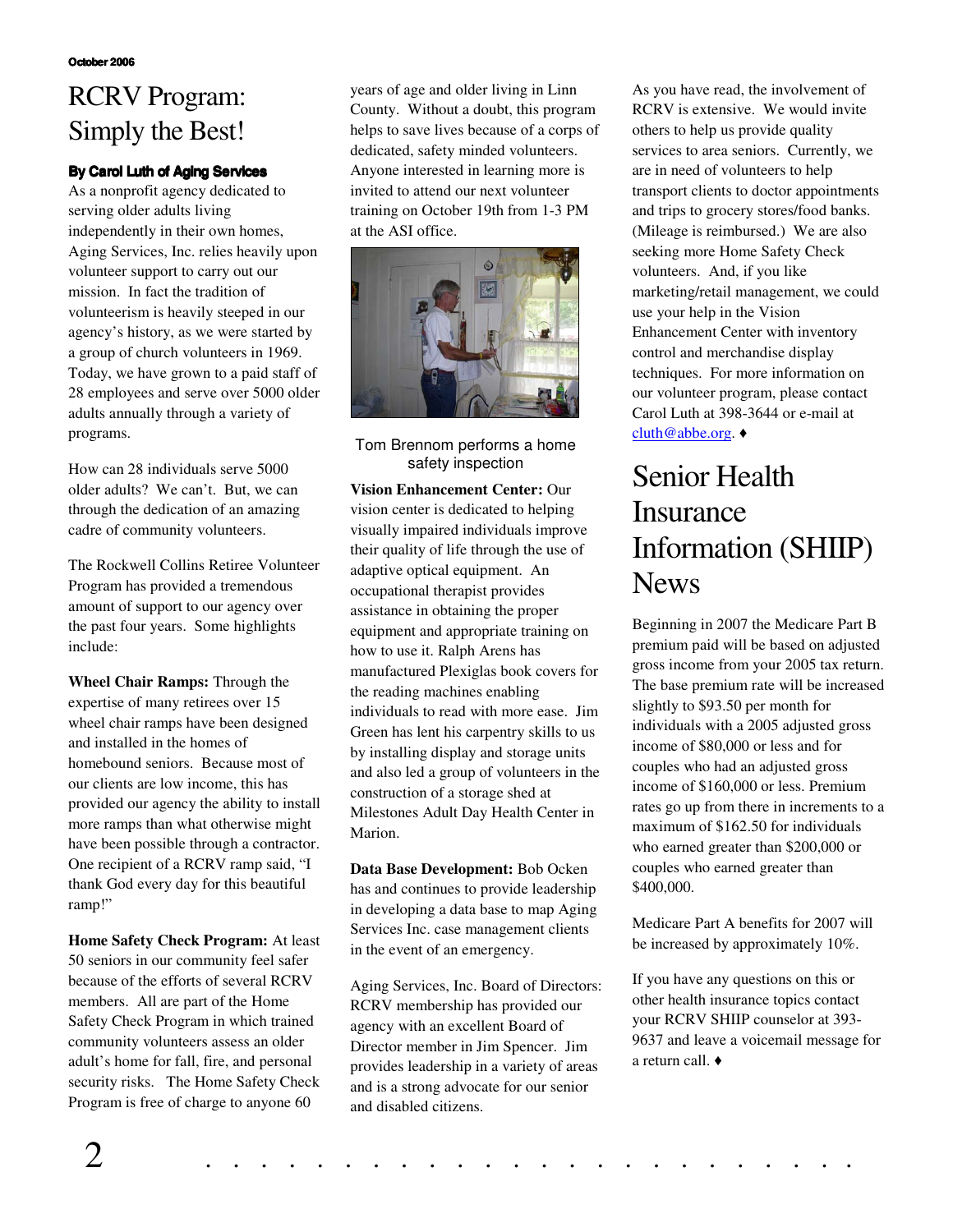**October 2006**

### Options of Linn County Open House

The mission of Options of Linn County is to assist persons with disabilities in reaching their full potential through vocational, personal support and training services. They have a dedicated, well trained staff that along with supportive community organizations has made them very successful in fulfilling their mission in Linn County for forty years.

Options of Linn County was one of the early customers of RCRV and provided much of the inspiration for our early innovations in assistive technology for persons with disabilities

An open house celebrating the forty year anniversary of Options will be held at their facility at 1019 7th Street SE on November 9 from 6:30PM to 8:30PM and the public is invited. This will be a good opportunity to observe this important community endeavor and to view RCRV innovations in action.

## RCRV Membership

The **active** membership roster of RCRV has continued to grow and we now have over 140 active members participating in various volunteer activities throughout the community. In order to become an **active** member and thereby partake of the many benefits it is necessary to fill out and submit a member registration form. The form may be obtained by calling the office at 319-393-9637 or from our website at www.collinsclubs.com/RCRV then clicking Become an active RCRV member by registering with RSVP. Be sure to check the RCRV box when filling out the form. Sign up can also be achieved by attending one of the Community Projects Team meetings or

New Retirees Orientation Meetings noted above.

# Festival of Trees

The St. Luke's Auxiliary's Festival of Trees will be held November 16-19 at the U S Cellular Center. RCRV has assumed the responsibility again for the Site Management and the construction of the walls, stringing of lights, etc.

Several tasks are scheduled:

- 1. Assembly of pre-lit Christmas trees in the A Avenue warehouse.
- 2. Monday, November 13 at 3PM load truck with walls from storage garage on Center Point Road.
- 3. Tuesday, November 14 at 8AM unload walls from truck at the Cellular Center and began construction.
- 4. Tuesday, November 14 at 9AM pickup load of decorated trees at A Avenue warehouse and deliver to US Cellular Center
- 5. November 14 and 15 complete the various construction, lighting, fencing and painting tasks at the US Cellular Center
- 6. Sunday, November 19 at 3:30PM tear down

Several RCRV volunteers are required to perform this important task and if you are able to assist please call Mike Wilson at 363-2505 or 899-0201 or Email at m.f.wilson@ieee.org or simply show up at the 3rd Street entrance to the US Cellular Center at any of the times listed above.

The proceeds from The Festival of Trees over the past sixteen years have enabled the Auxiliary to pledge over \$1.3 million to St. Luke's Hospital for various projects.  $\triangleleft$ 



## RCRVAnnual Meeting

The annual meeting of the Rockwell Collins Retiree Volunteers will be held on November 8, 2006 at 1:30PM at the American Red Cross building, 6300 Rockwell Drive NE.

The agenda will include election of officers and board members for the upcoming year, committee and agency reports and a discussion of planned activities for the future. Candidates for election include Jim Green for Chairperson, Keith Sutherland for Vice Chairperson, Don Grimm for Secretary and Arlo Meyer for Treasurer.

This meeting will be an excellent opportunity for retirees to learn more about RCRV and to explore ways of participating in our volunteer endeavors.

# Trivia Quiz

- 1. What was the Collins Radio Employee Association circa 1943?
- 2. Who was the first president of I.B.E.W. Local 1362?
- 3. What was the total dollar sales and profit of Collins Radio in 1943?



Answers to July Trivia: 4. What is it?

- 1. Banga, Tibet has the World's highest elevation commercial
- Airport at 14,219 feet. 2. The first country straight south of
- Detroit, Michigan is Canada. 3. The tallest monument in the US is
- the St. Louis Arch at 630 ft.
- 4. The parking meter was invented by Carl McGee in Oklahoma. ♦